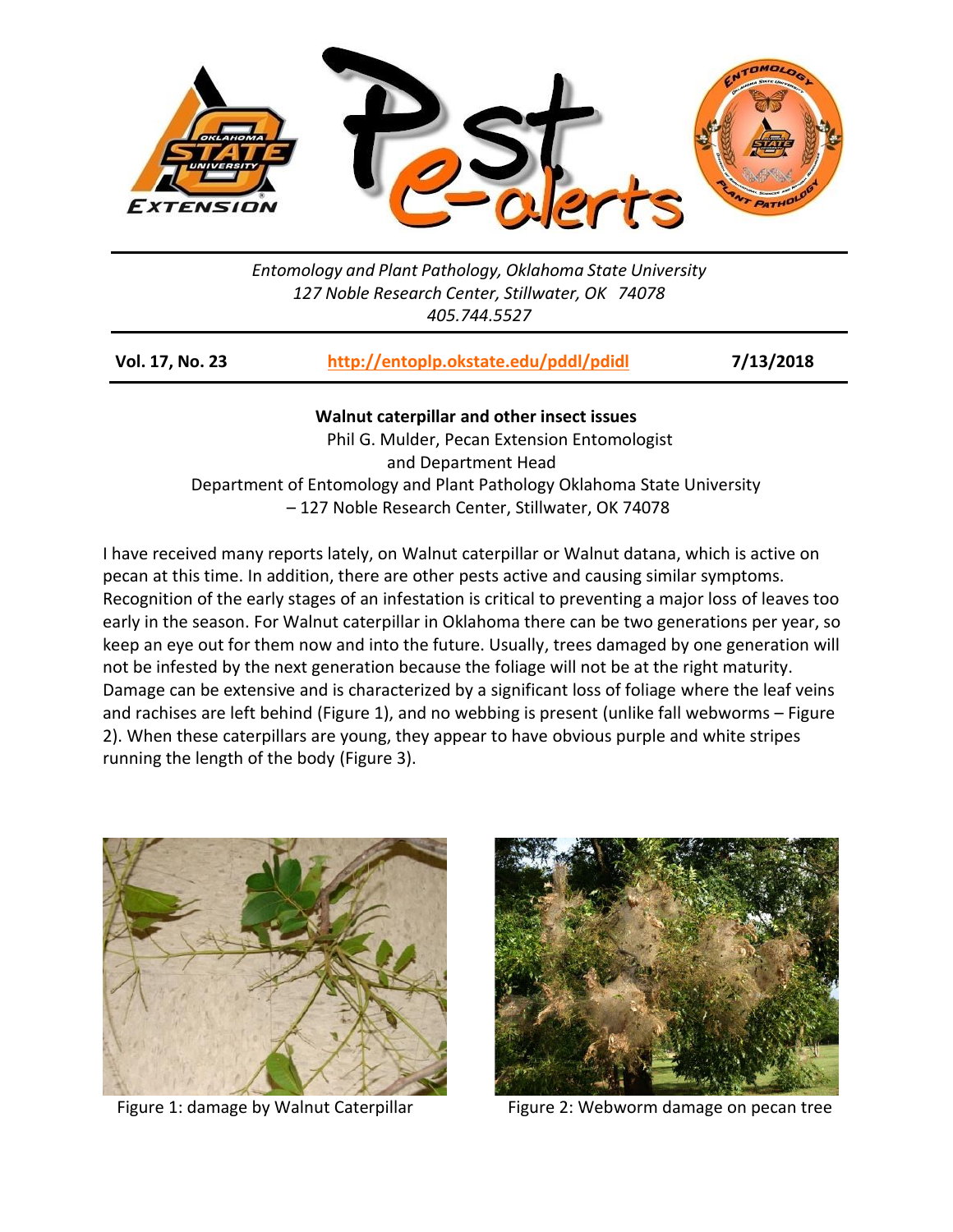

Figure 3: Early Instars **East Communist Contract Contract Contract Contract Contract Contract Contract Contract Contract Contract Contract Contract Contract Contract Contract Contract Contract Contract Contract Contract Co** 

As they mature, and reach the last instar in their immature stage, they turn almost black and possess several long tufts of hairs across the entire body. The caterpillars will often congregate together, attacking one branch or series of branches, move to a large scaffold branch or trunk, and molt all together in a cluster, leaving their cast exoskeletons behind (Figure 4). Subsequently, they continue to feed on additional foliage and progress through five instars (larger sizes of larvae). During the final larval stage they will exit the tree and find a pupation site in the ground, among debris, or nearby turf. Generally speaking these insects, as well as webworms, are wellcontrolled in commercial orchards that use insect-growth regulators like Confirm or Intrepid, but native groves, homeowner trees, or roadside trees, that may not be well attended to may experience significant defoliation. While minor defoliation is not problematic, if the amount is extensive, this can affect the fruit production next year. Pecan growers need to retain tree foliage as late into the season as possible to enhance return bloom.



Figure 4: Cast Exoskeletons